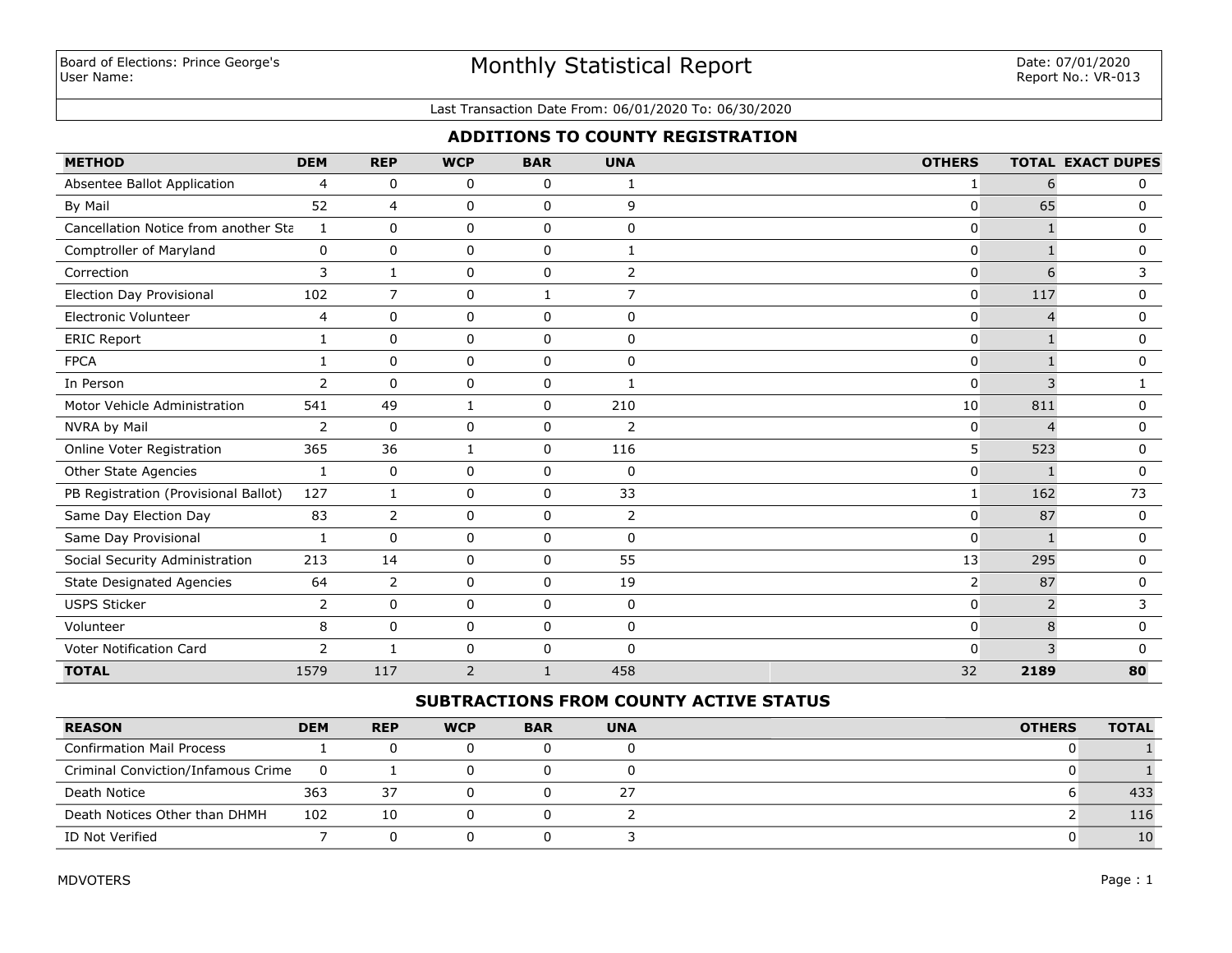Board of Elections: Prince George's User Name:

# Monthly Statistical Report

| Last Transaction Date From: 06/01/2020 To: 06/30/2020 |        |       |   |          |        |       |        |  |  |
|-------------------------------------------------------|--------|-------|---|----------|--------|-------|--------|--|--|
| Incomplete Application                                |        |       |   |          |        |       |        |  |  |
| Moved Out of State                                    | 26     | -8    |   |          |        |       | 38     |  |  |
| Non-Citizen                                           |        |       | 0 | n        |        |       |        |  |  |
| Voter Request                                         |        |       | ი |          |        |       |        |  |  |
| Duplicate/Merged                                      |        |       |   |          |        |       |        |  |  |
| County Transfer Out                                   | $-611$ | $-70$ | 0 | $\Omega$ | $-142$ | $-14$ | $-837$ |  |  |
| <b>TOTAL</b>                                          | 1119   | 126   |   |          | 178    | 23    | 1446   |  |  |

## **AFFILIATION CHANGES**

| <b>CHANGE</b> | <b>DEM</b> | <b>REP</b> | <b>WCP</b> | <b>BAR</b> | <b>UNA</b> | <b>OTHERS</b> | <b>TOTAL</b> |
|---------------|------------|------------|------------|------------|------------|---------------|--------------|
| From          | 308        | 130        |            |            | 1299       | 188           | 1929         |
| To            | 1407       | 120        | ັ          |            | 274        | 96            | 1929         |
| <b>TOTAL</b>  | 1099       | $-10$      | 29         |            | $-1025$    | $-92$         | 0            |

## **CURRENT ACTIVE REGISTRATION**

| <b>ACTIVITY</b>              | <b>DEM</b> | <b>REP</b> | <b>WCP</b> | <b>BAR</b> | <b>UNA</b> | <b>OTHERS</b> | <b>TOTAL</b>   |
|------------------------------|------------|------------|------------|------------|------------|---------------|----------------|
| <b>BEGINNING OF REPORT</b>   | 467986     | 39539      | 14         | 108        | 76595      | 13592         | 597834         |
| ADDITIONS $(+)$              | 1579       | 117        |            |            | 458        | 32            | 2189           |
| REINSTATED (+)               | 91         |            |            | 0          | 21         |               | 120            |
| CANCELLED (-)                | $-399$     | $-46$      |            | 0          | $-31$      | -6            | $-482$         |
| COUNTY TRANSFER OUT (-)      | $-611$     | $-70$      |            | 0          | $-142$     | $-14$         | $-837$         |
| AFFILIATION CHANGES (+ OR -) | 1099       | $-10$      | 29         | $-1$       | $-1025$    | $-92$         | $\overline{0}$ |
| * INACTIVATED (-)            | $-102$     | $-10$      |            | 0          | $-2$       | $-2$          | $-116$         |
| * REACTIVATED (+)            | 247        | 4          |            | 0          | 32         |               | 285            |
| <b>END OF REPORT TOTALS</b>  | 469890     | 39528      | 46         | 108        | 75906      | 13515         | 598993         |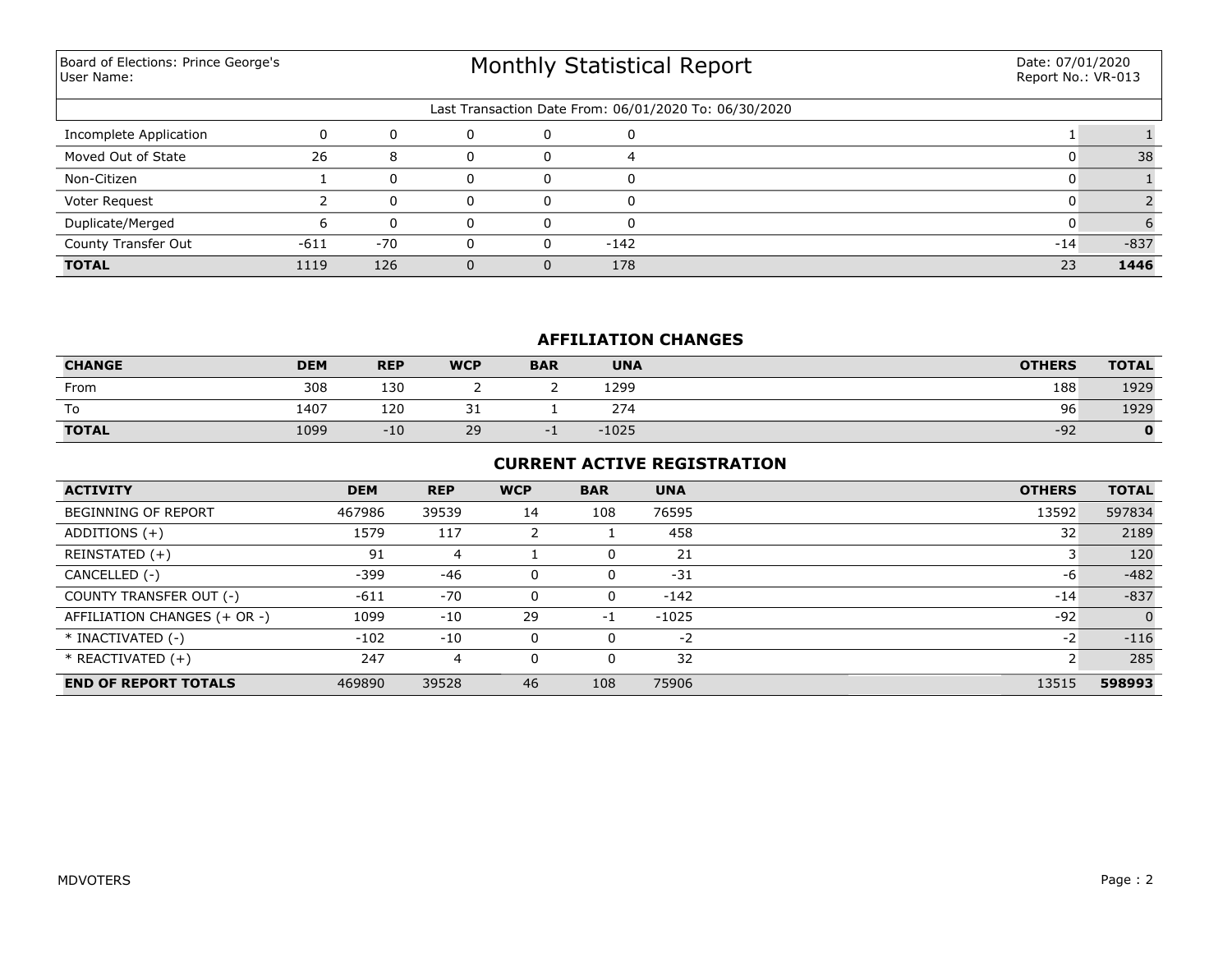#### Last Transaction Date From: 06/01/2020 To: 06/30/2020

### **INACTIVE REGISTRATION**

### **SUBTRACTIONS FROM COUNTY INACTIVE STATUS**

| <b>REASON</b>                    | <b>DEM</b>     | <b>REP</b>     | <b>WCP</b>   | <b>BAR</b>   | <b>UNA</b>   | <b>OTHERS</b> | <b>TOTAL</b>   |
|----------------------------------|----------------|----------------|--------------|--------------|--------------|---------------|----------------|
| Absentee Ballot Application      | 10             | 1              | 0            | 0            | 0            | 0             | 11             |
| By Mail                          | 3              | 0              | 0            | 0            | 0            | 0             | $\overline{3}$ |
| <b>Confirmation Notice</b>       | 12             | 0              | 0            | 0            | 0            | $\mathbf{0}$  | 12             |
| Correction                       |                | 0              | 0            | 0            | $\mathbf{1}$ | 0             | $\overline{2}$ |
| Death Notice                     | 17             |                | 0            | 0            |              | 0             | 19             |
| <b>ERIC Report</b>               | $\overline{2}$ | 0              | 0            | 0            | 0            | 0             | $\overline{2}$ |
| ID Not Verified                  | 0              |                | 0            | 0            | 0            | 0             |                |
| Motor Vehicle Administration     | 63             | 1              | 0            | 0            | 6            |               | $71\,$         |
| Moved Out of State               | 4              | 0              | 0            | 0            | 8            | 0             | 12             |
| Online Voter Registration        | 29             | 1              | 0            | 0            | 6            | 2             | 38             |
| Provisional Ballot Change        | 7              | 0              | 0            | 0            | 13           | 0             | 20             |
| <b>State Designated Agencies</b> | 6              | 0              | 0            | 0            | 0            | 0             | 6              |
| Duplicate/Merged                 | $\Omega$       | 0              | 0            | 0            | 0            | $\mathbf{0}$  | $\Omega$       |
| County Transfer Out              | $-24$          | $-2$           | 0            | $\mathbf{0}$ | -4           | 0             | $-30$          |
| <b>TOTAL</b>                     | 178            | $\overline{7}$ | $\mathbf{0}$ | $\mathbf{0}$ | 39           | 3             | 227            |

## **CURRENT INACTIVE REGISTRATION**

| <b>ACTIVITY</b>              | <b>DEM</b> | <b>REP</b> | <b>WCP</b> | <b>BAR</b> | <b>UNA</b> | <b>OTHERS</b> | <b>TOTAL</b> |
|------------------------------|------------|------------|------------|------------|------------|---------------|--------------|
| BEGINNING OF REPORT          | 22757      | 2717       |            |            | 5777       | 735           | 31987        |
| $*$ INACTIVATED $(+)$        | 102        | 10         |            | 0          |            |               | 116          |
| *REACTIVATED (-)             | $-251$     | -4         |            | 0          | $-27$      | -3            | $-285$       |
| COUNTY TRANSFER OUT (-)      | $-24$      | $-2$       |            | 0          | $-4$       |               | $-30$        |
| AFFILIATION CHANGES (+ OR -) |            |            |            | 0          | 0          |               |              |
| CANCELLED FROM INACTIVE (-)  | $-21$      | $-1$       |            | 0          | -9         |               | $-31$        |
| PENDING FROM INACTIVE (-)    |            | -1         |            | 0          | 0          |               | $-1$         |
| <b>TOTAL INACTIVE</b>        | 22563      | 2719       |            |            | 5739       | 734           | 31756        |

## **ACTIVE AND INACTIVE REGISTRATION TOTAL REGISTRATION RECORDS**